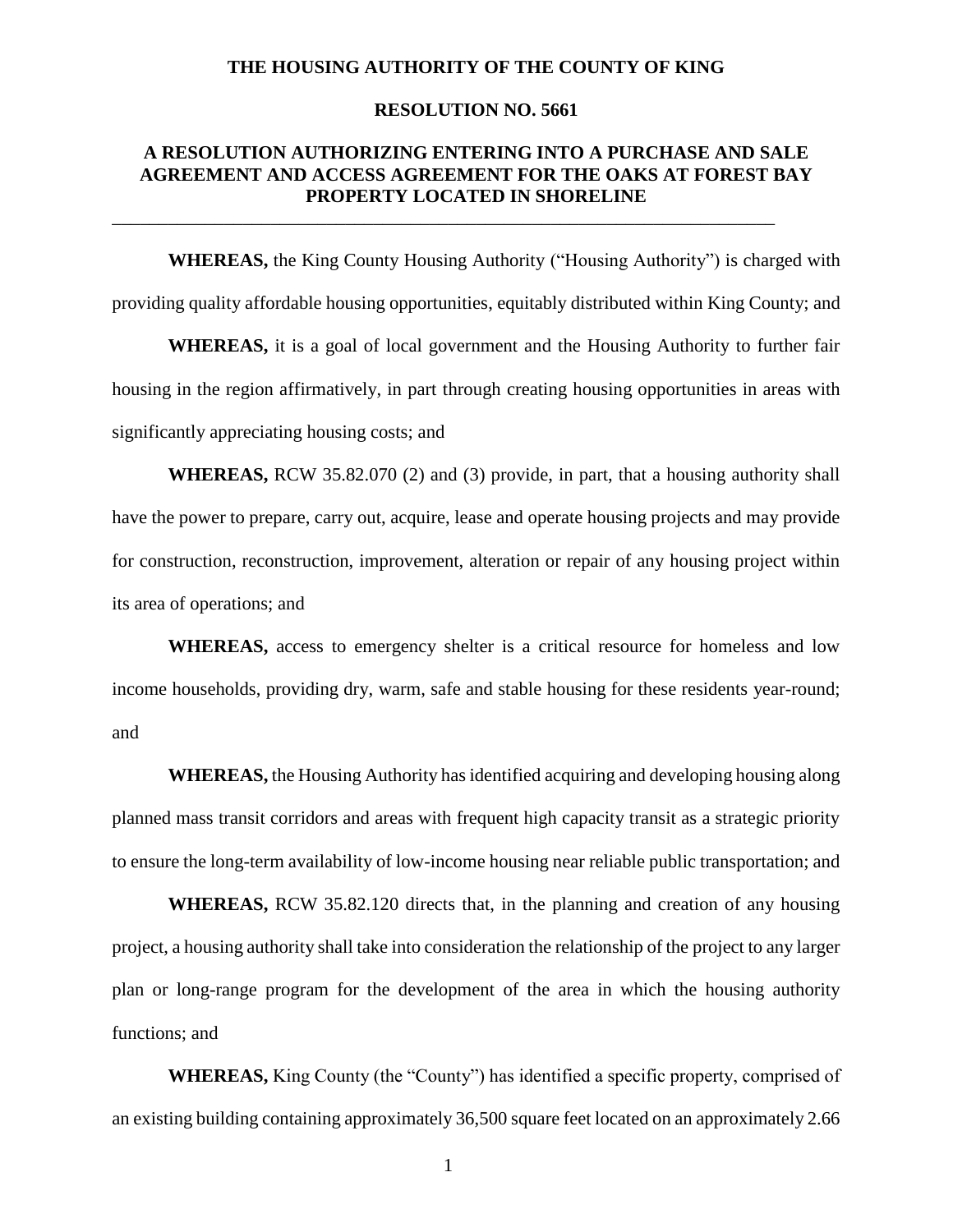acre parcel, and commonly known as the Oaks at Forest Bay located at 16357 Aurora Avenue North, Shoreline, Washington 98133 (the "Property"), as a priority location for an emergency shelter for homeless persons; and

**WHEREAS,** the County has applied for grant funding which would support in part the operation of a short to mid-term emergency shelter at the Property; and

**WHEREAS,** the County has asked the Housing Authority to secure a short-term access agreement with the tenant and the seller of the Property for the purpose of evaluating the viability of use of the space as an emergency homeless shelter and for preparing it to house homeless persons prior to year end; and

**WHEREAS,** the Housing Authority has identified the area surrounding and including the Property as a high priority location for locating a transit-oriented affordable housing project for low-income households; and

**WHEREAS,** acquisition of the Property by the Housing Authority, including an intial short term access agreement from the existing tenant, will serve the mission of the Housing Authority and the housing goals of the region by increasing shelter available to homeless persons as part of the larger plan to support the housing needs of low income homeless persons throughout the County.

# **NOW THEREFORE, BE IT RESOLVED BY THE BOARD OF COMMISSIONERS OF THE HOUSING AUTHORITY OF THE COUNTY OF KING as follows:**

**Section 1:** Immediate access to and use of the Property is necessary and advisable in advance of acquiring the Property, if the Property is to be available for use as an emergency homeless shelter and open for operation prior to December 31, 2020.

**Section 2:** Entering into a purchase and sale agreement to acquire the Property with an inspection contingency is necessary and advisable to ensure the Housing Authority has both the opportunity as well as adequate time to determine whether the purchase of the Property would be in the best interest of the Authority.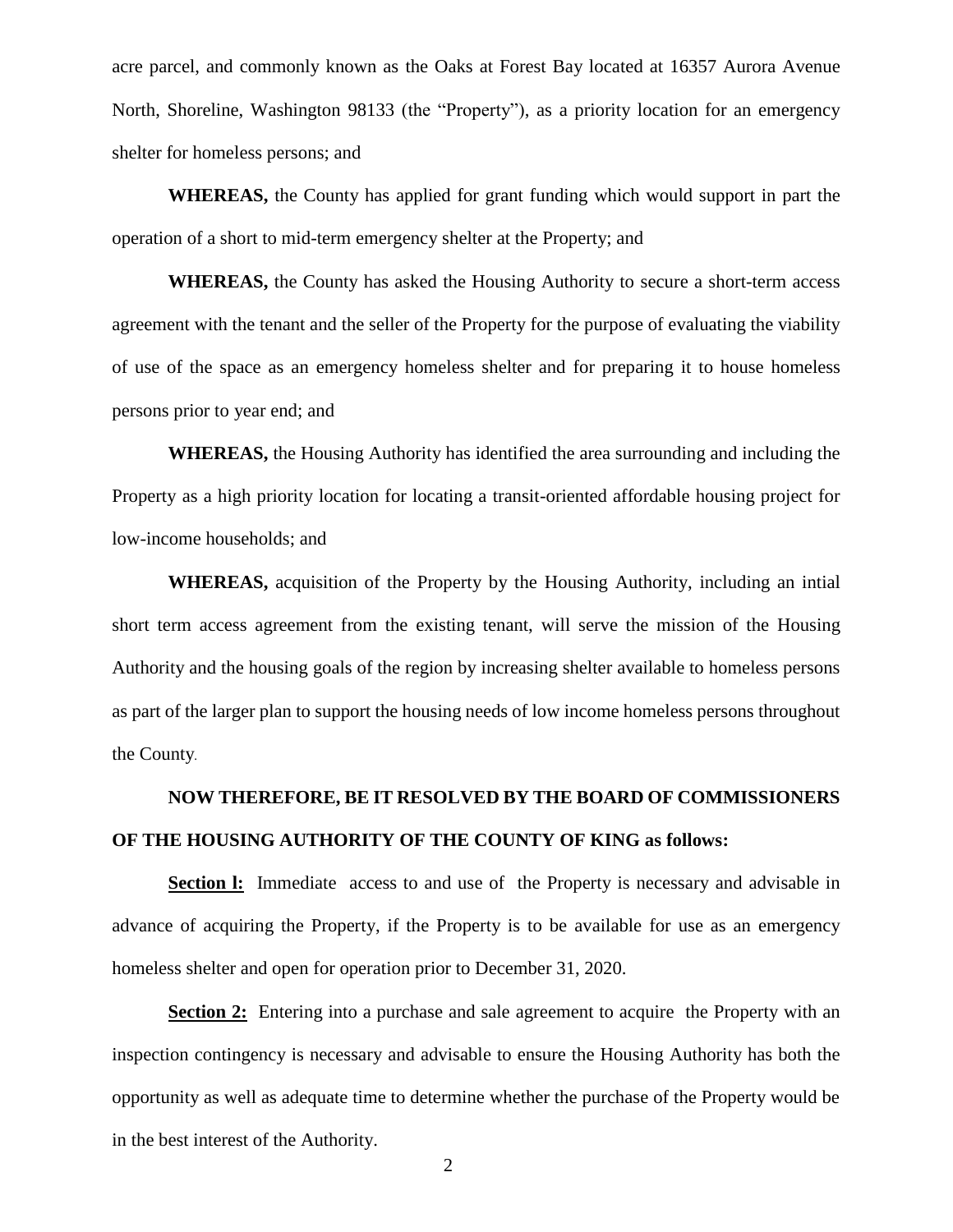**Section 3:** The Executive Director, Stephen J. Norman, is hereby vested with the authority, and with discretion in the exercise of such authority, to enter into an access agreement for the Property and to assume current operational costs therefor.

**Section 4:** The Executive Director is hereby authorized (a) to enter into a Purchase and Sale Agreement providing for the acquisition of the Property at a price of \$7.33 million subject to reasonable inspection and feasibility period, and (b) to make non-refundable earnest money payments in an amount not to exceed \$275,000, and a refundable earnest money payment of \$500,000 (\$775,000 in total), all of which shall be applied toward the purchase price in the event the Housing Authority acquires the Property.

**Section 5:** The Board of Commissioners directs the Executive Director to report to the Board of Commissioners prior to the end of the inspection and feasibility period the results of the Authority's due diligence investigations and provide a recommendation as to whether or not to waive any and all contingencies and to seek Board of Commissioner final approval to consummate the purchase of the Property.

**Section 6:** The Board of Commissioners hereby authorizes the Executive Director to execute any and all applications, agreements, certifications or other documents in connection with the submission of various funding and financing applications, in order to provide all or part of the interim and/or permanent financing of the acquisition of the Property pursuant to this Resolution.

**Section 7:** The Board of Commissioners hereby authorizes the Executive Director, Stephen J. Norman, and in his absence, Deputy Executive Director Daniel R. Watson or Deputy Executive Director Jill Stanton, to execute on behalf of the Housing Authority any and all contracts, agreements, certifications or other documents in connection with the Housing Authority's acquisition of the Property pursuant to this Resolution.

3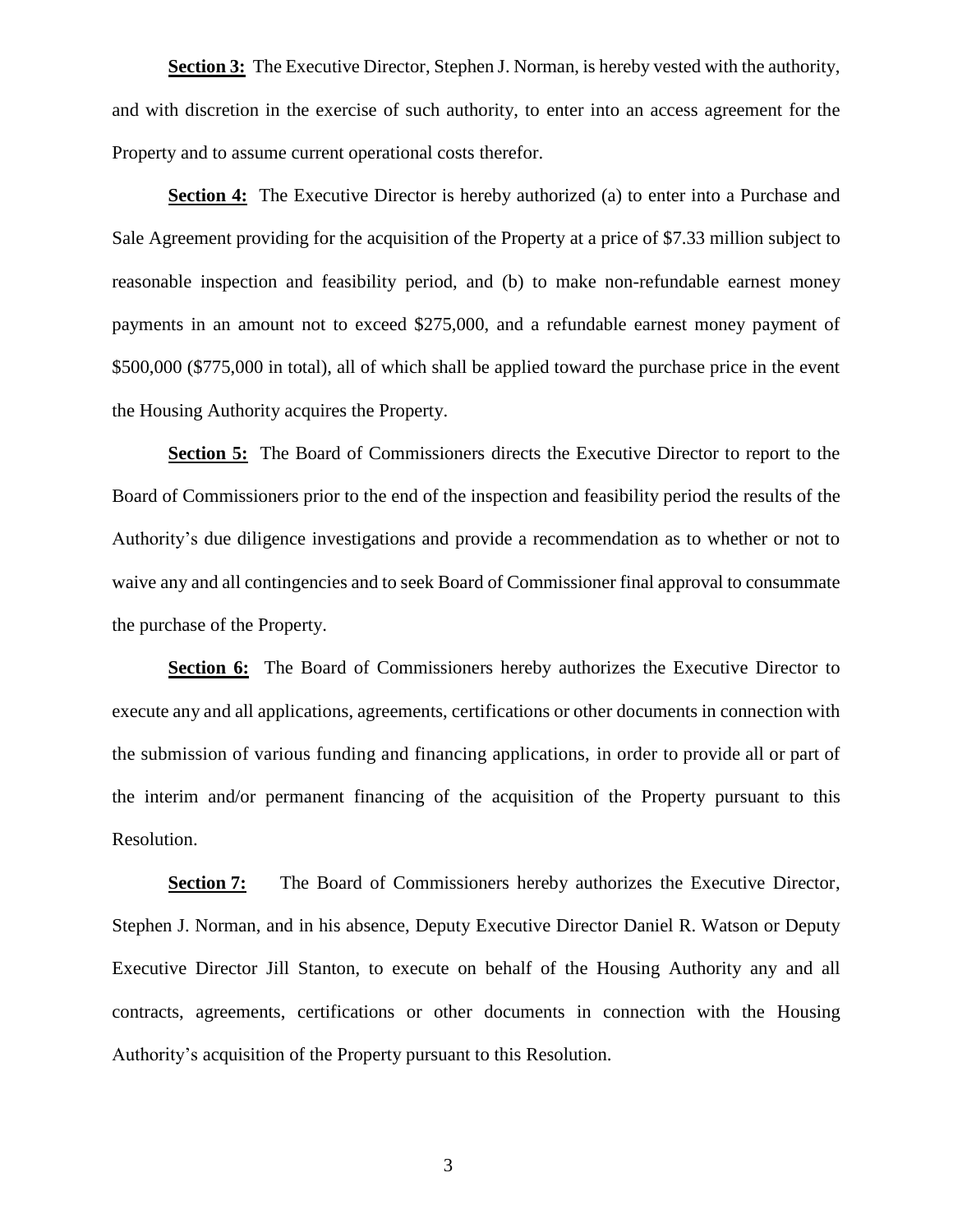ADOPTED BY THE BOARD OF COMMISSIONERS OF THE HOUSING AUTHORITY OF THE COUNTY OF KING AT AN OPEN PUBLIC MEETING THIS 17th DAY OF AUGUST, 2020.

## THE HOUSING AUTHORITY OF THE COUNTY OF KING

**GLAS J. BARNES, Chair Board of Commissioners** 

Attest:

STEPHEN/J. NORMAN Executive Director and Secretary-Treasurer